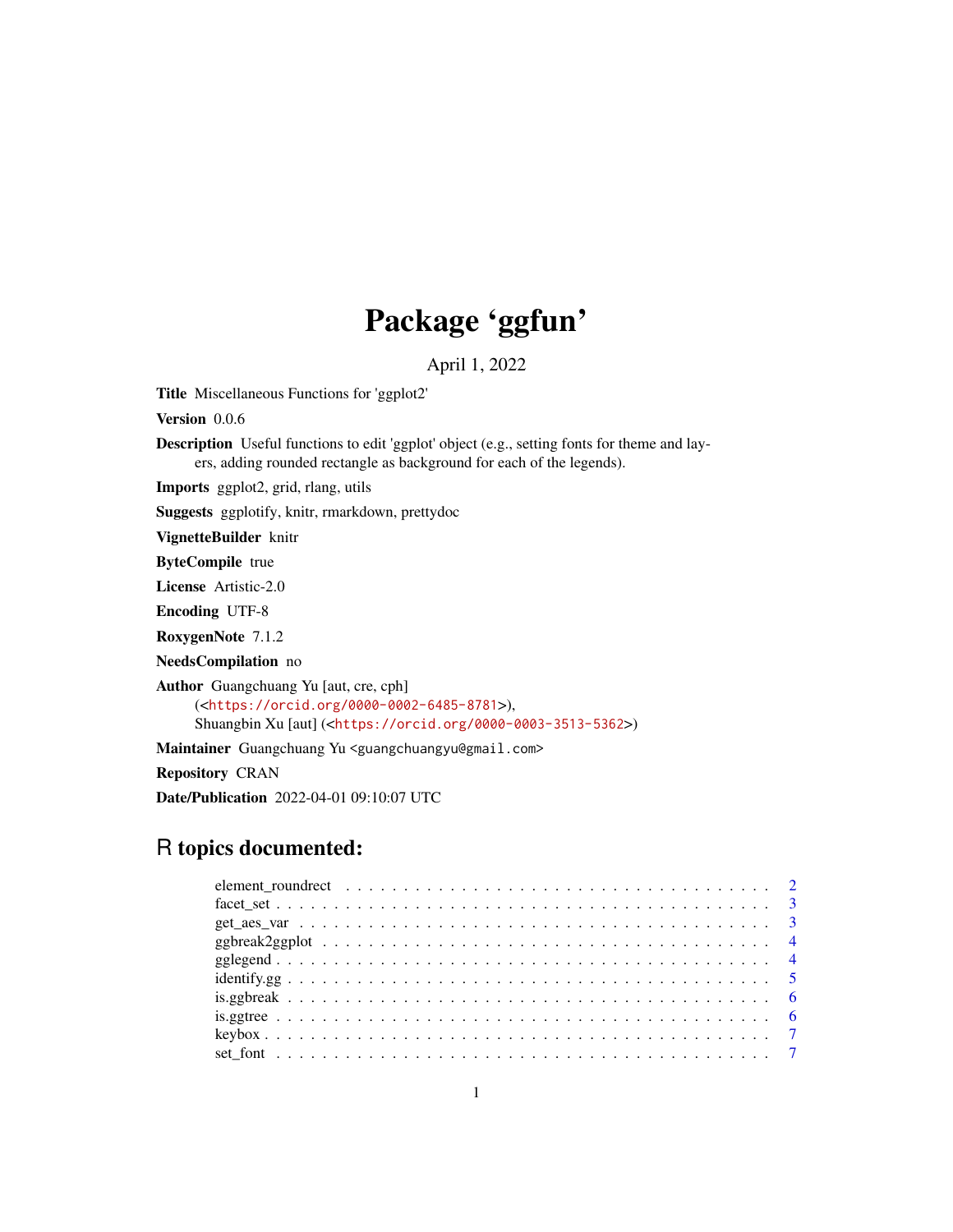<span id="page-1-0"></span>

element\_roundrect *round rectangle borders and backgrounds*

# Description

round rectangle borders and backgrounds

#### Usage

```
element_roundrect(
  fill = NULL,colour = NULL,
 size = NULL,
 linetype = NULL,
 color = NULL,
 r = grid::unit(0.1, "snpc"),inherit.blank = FALSE
\mathcal{L}
```
# Arguments

| fill          | Fill colour.                                                                                                                                                                                                                                                                                |
|---------------|---------------------------------------------------------------------------------------------------------------------------------------------------------------------------------------------------------------------------------------------------------------------------------------------|
| colour        | Line/border colour. Color is an alias for colour.                                                                                                                                                                                                                                           |
| size          | Line/border size in mm; text size in pts.                                                                                                                                                                                                                                                   |
| linetype      | Line type. An integer (0:8), a name (blank, solid, dashed, dotted, dotdash, long-<br>dash, twodash), or a string with an even number (up to eight) of hexadecimal<br>digits which give the lengths in consecutive positions in the string.                                                  |
| color         | Line/border colour. Color is an alias for colour.                                                                                                                                                                                                                                           |
| r             | the radius of the rounded corners, a unit object, default is unit $(0.1, 's npc').$                                                                                                                                                                                                         |
| inherit.blank | Should this element inherit the existence of an element_blank among its par-<br>ents? If TRUE the existence of a blank element among its parents will cause this<br>element to be blank as well. If FALSE any blank parent element will be ignored<br>when calculating final element state. |

# Examples

```
library(ggplot2)
p <- ggplot(mpg, aes(displ, cty)) + geom_point()
p \leftarrow p + \text{facet\_grid}(\text{cols} = \text{vars}(\text{cyl}))p <- p + theme(strip.background=element_roundrect(fill="grey40", color=NA, r=0.15))
p
```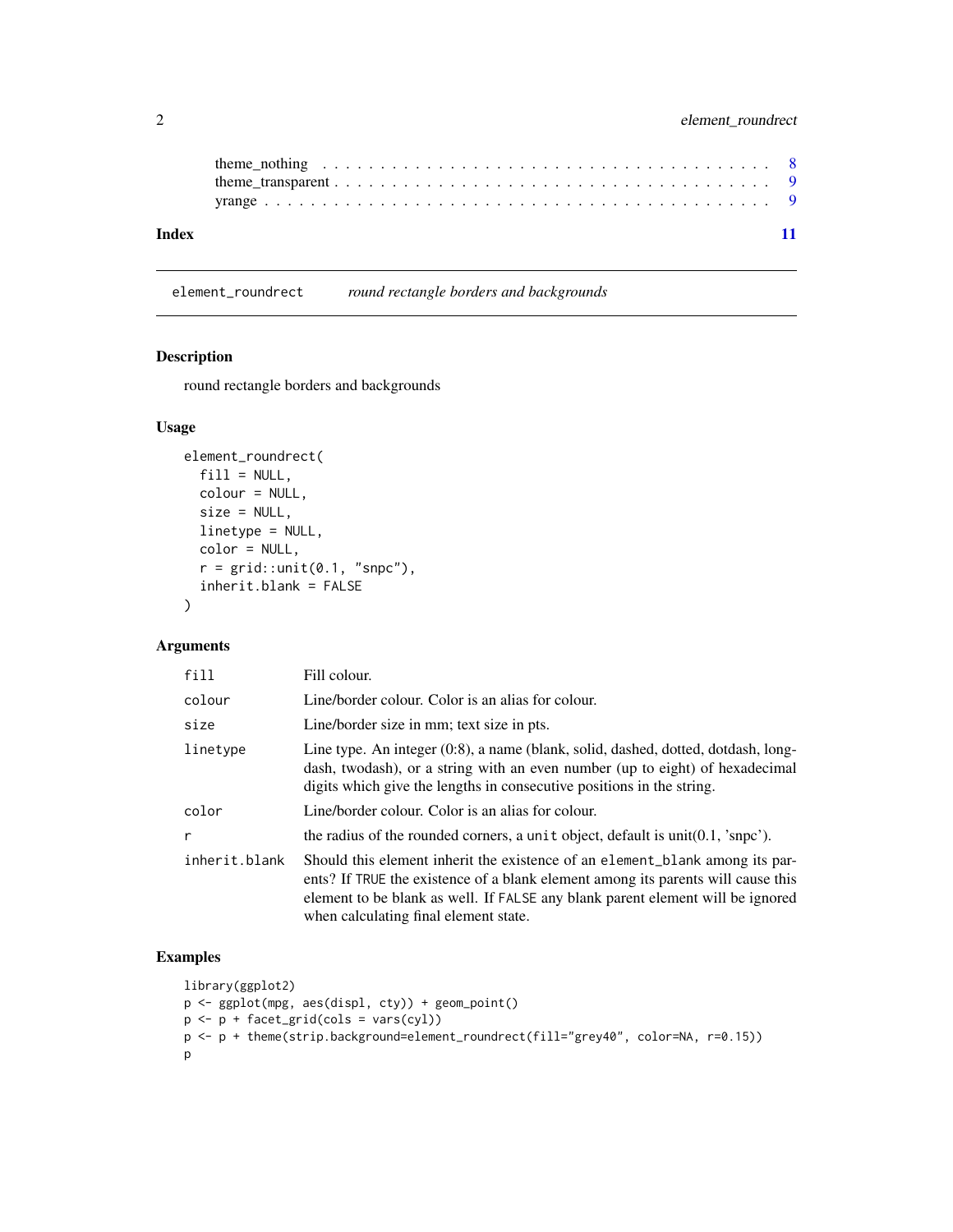#### <span id="page-2-0"></span>facet\_set 3

```
p2 <- ggplot(mtcars, aes(mpg, disp, color=factor(cyl), size=cyl)) +
      geom_point()
p2 + theme(legend.background=element_roundrect(color="#808080", linetype=2))
```

```
facet_set facet_set
```
# Description

add a facet label to a ggplot or change facet label of a ggplot

# Usage

facet\_set(label, side = "t", angle = NULL)

# Arguments

| label | a character or a named vector to label the plot                           |
|-------|---------------------------------------------------------------------------|
| side  | to label the plot at which side, either 't' (top) or 'r' (right)          |
| angle | angle of the facet label. Default is 0 for side='t' and -90 for side='t'. |

### Value

a ggplot with facet label

| get_aes_var | get_aes_var |  |  |
|-------------|-------------|--|--|
|-------------|-------------|--|--|

# Description

extract aes mapping, compatible with ggplot $2 < 2.3.0 \&> 2.3.0$ 

#### Usage

get\_aes\_var(mapping, var)

# Arguments

| mapping | aes mapping |
|---------|-------------|
| var     | variable    |

# Value

mapped var

#### Author(s)

guangchuang yu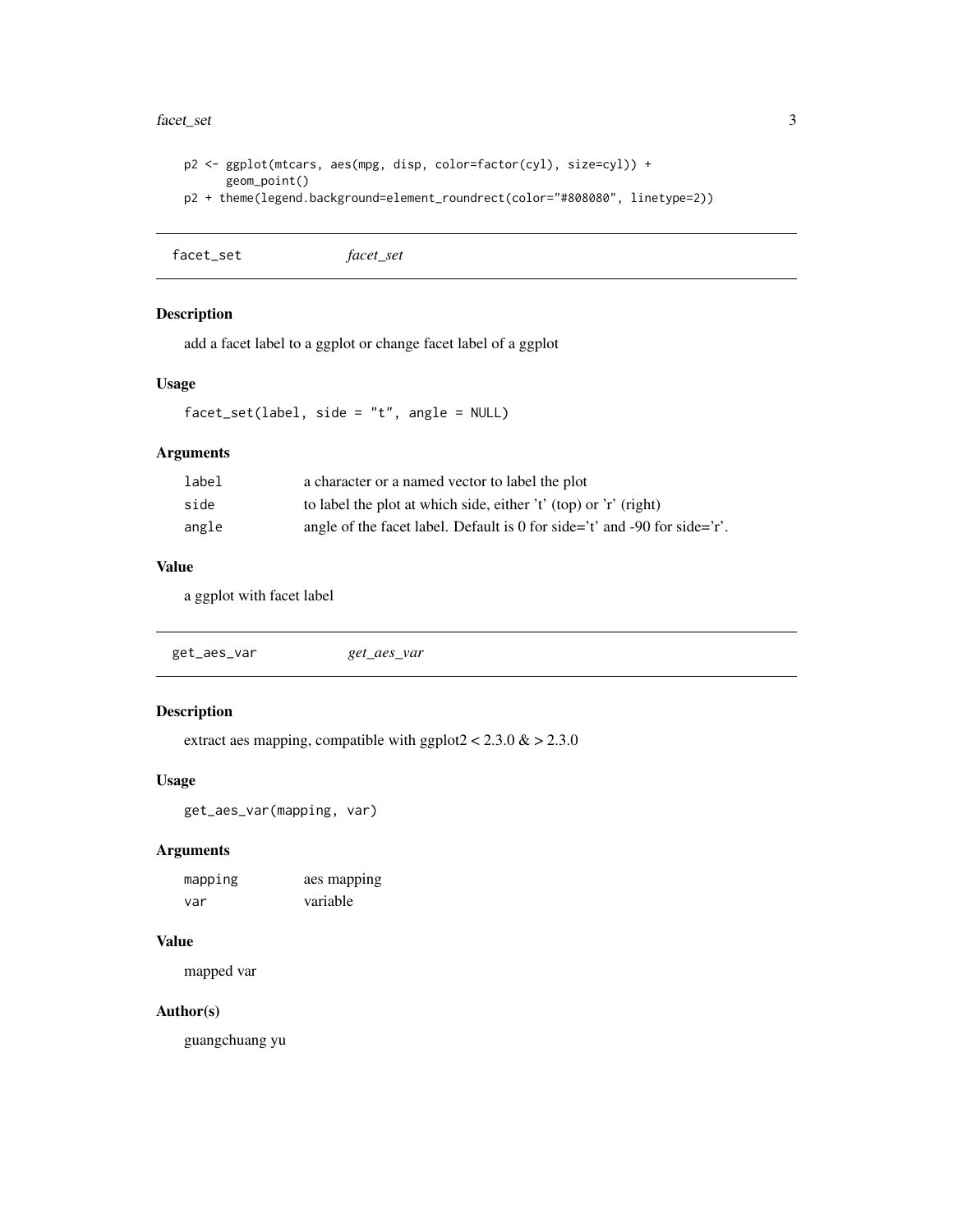<span id="page-3-0"></span>ggbreak2ggplot *ggbreak2ggplot*

# Description

convert a ggbreak object to a ggplot object

# Usage

```
ggbreak2ggplot(plot)
```
# Arguments

plot a ggbreak object

### Value

a ggplot object

# Author(s)

Guangchuang Yu

gglegend *gglegend*

# Description

add manual setting legend

# Usage

```
gglegend(mapping, data, geom, p = NULL)
```
# Arguments

| mapping | aes mapping for the 'geom'. The first mapping should be the one for the legend,<br>while others maybe needed for the 'geom' (e.g., label for geom_text).                   |
|---------|----------------------------------------------------------------------------------------------------------------------------------------------------------------------------|
| data    | input data frame. If users want to mapping 'VALUE' to 'colour', the input<br>data should contains 'VALUE' and 'colour' (actual value, e.g., 'red' and 'blue')<br>variable. |
| geom    | a geom to plot the data for generating the legend and the geom will be plotted<br>invisible.                                                                               |
| р       | a ggplot object. If NULL, the 'last_plot()' will be used.                                                                                                                  |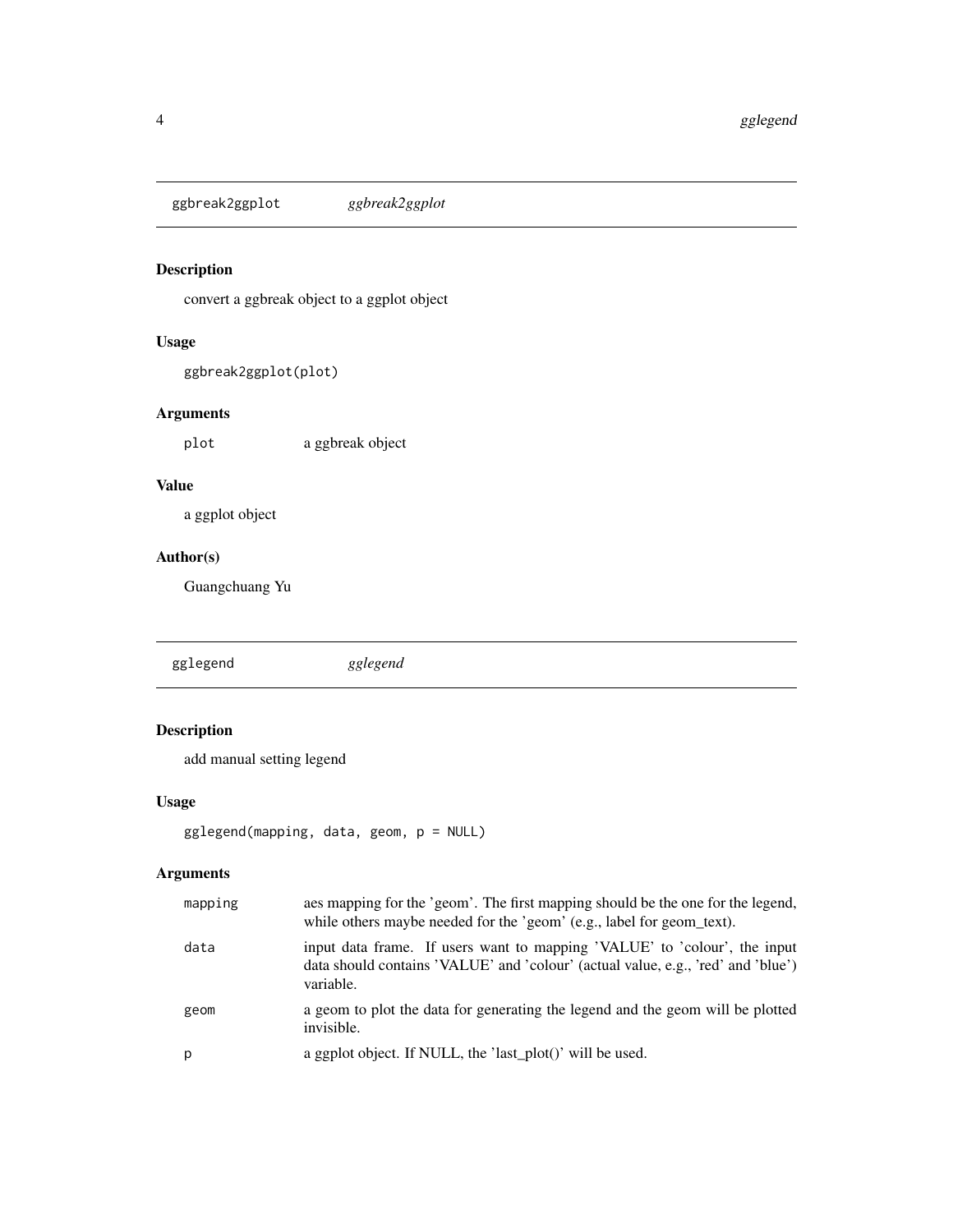# <span id="page-4-0"></span>identify.gg 5

# Details

add additional legend to a ggplot

# Value

a ggplot object

# Author(s)

Guangchuang Yu

# Examples

```
library(ggplot2)
p <- ggplot(mtcars, aes(mpg, disp)) + geom_point()
data <- data.frame(colour = c("red", "blue"), VALUE = c("A", "B"))
gglegend(aes(colour = VALUE, label=VALUE), data, geom_text, p)
```
identify.gg *identify*

#### Description

identify node by interactive click

#### Usage

## S3 method for class 'gg' identify( $x = last\_plot()$ ,  $col = "auto", ...)$ 

#### Arguments

| $\mathsf{x}$ | tree view                                                                                                                                 |
|--------------|-------------------------------------------------------------------------------------------------------------------------------------------|
| col          | selected columns to extract. Default is "auto" which will select all columns for<br>'ggplot' object and 'node' column for 'ggtree' object |
| $\cdot$      | additional parameters, normally ignored                                                                                                   |

# Value

closest data point

# Author(s)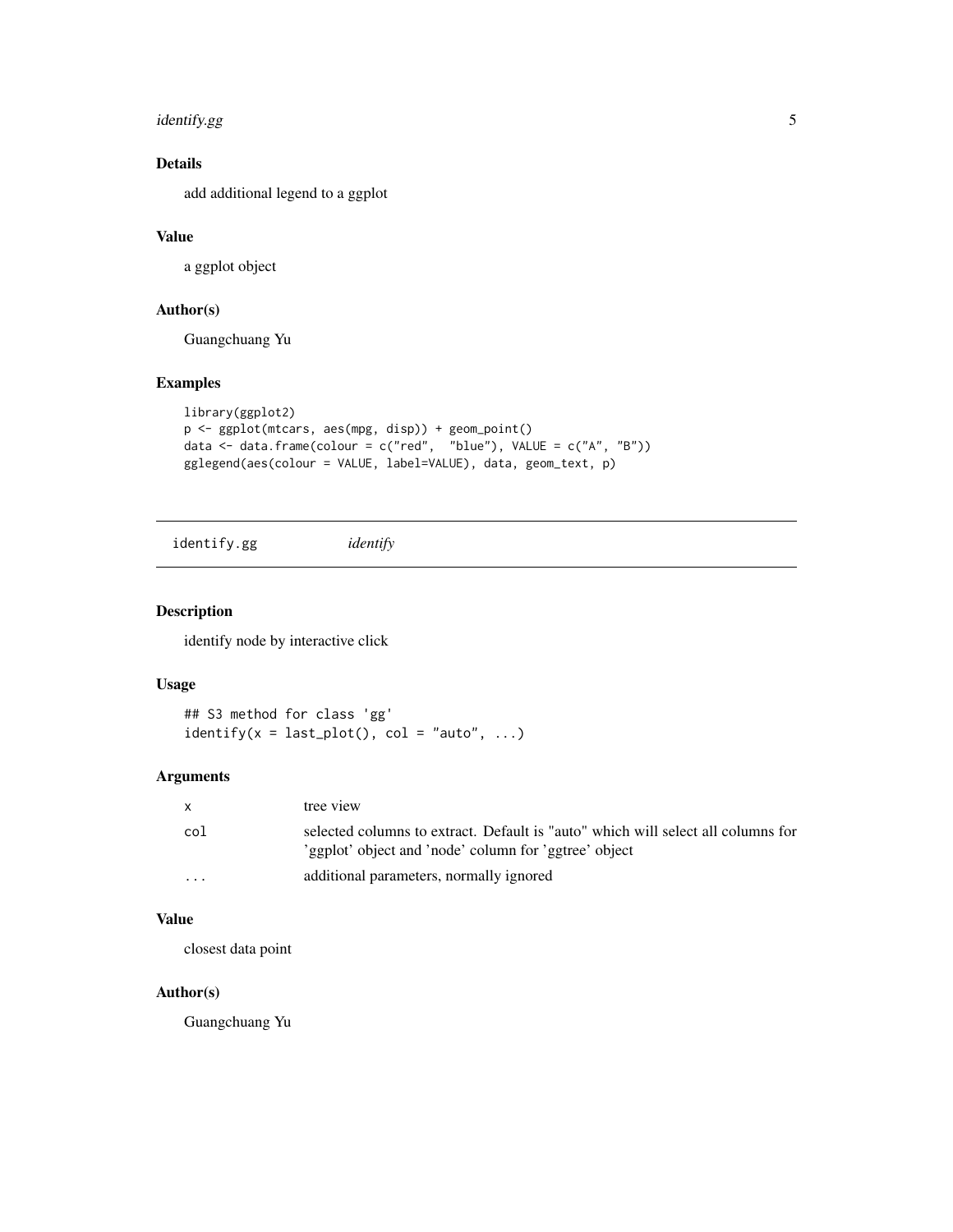<span id="page-5-0"></span>is.ggbreak *is.ggbreak*

# Description

check whether a plot is a ggbreak object (including 'ggbreak', 'ggwrap' and 'ggcut' that defined in the 'ggbreak' package)

# Usage

is.ggbreak(plot)

# Arguments

plot a plot obejct

### Value

logical value

# Author(s)

Guangchuang Yu

is.ggtree *is.ggtree*

# Description

test whether input object is produced by ggtree function

#### Usage

is.ggtree(x)

### Arguments

x object

#### Value

TRUE or FALSE

#### Author(s)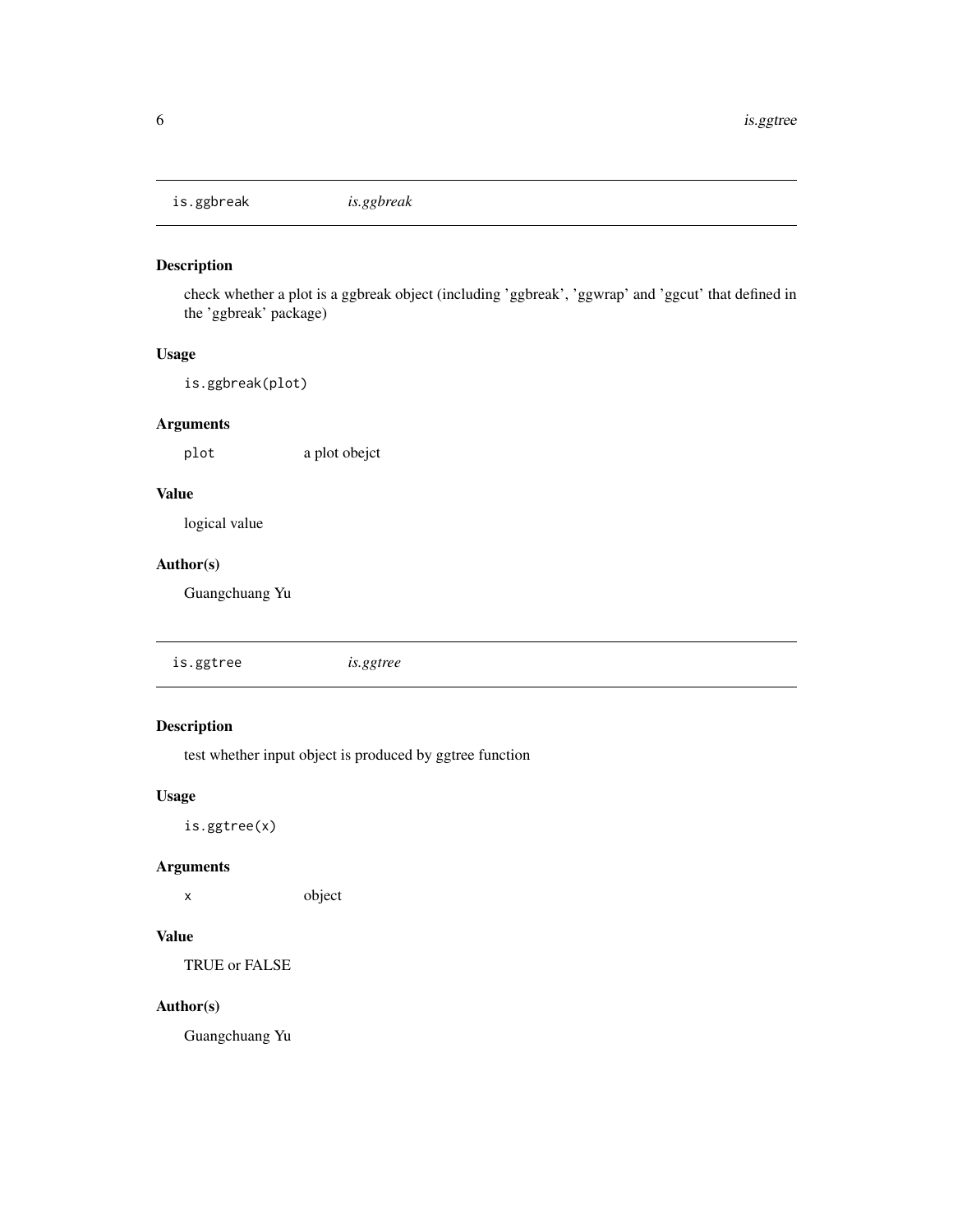<span id="page-6-0"></span>keybox *keybox*

# Description

draw border for each of the ggplot legends

# Usage

keybox(p, grob = "roundrect", gp = NULL)

# Arguments

| p    | a ggplot object              |
|------|------------------------------|
| grob | one of 'rect' or 'roundrect' |
| gp   | graphic parameter            |

# Value

grob object

# Author(s)

Guangchuang Yu

# Examples

```
library(ggplot2)
p <- ggplot(mtcars, aes(mpg, disp, color=factor(cyl), size=cyl)) + geom_point()
keybox(p, 'roundrect', gp = gpar(col = '#808080', lty = "dashed"))
```
set\_font *set\_font*

### Description

setting font for ggplot (axis text, label, title, etc.)

#### Usage

```
set_font(p, family = "sans", fontface = NULL, size = NULL, color = NULL)
```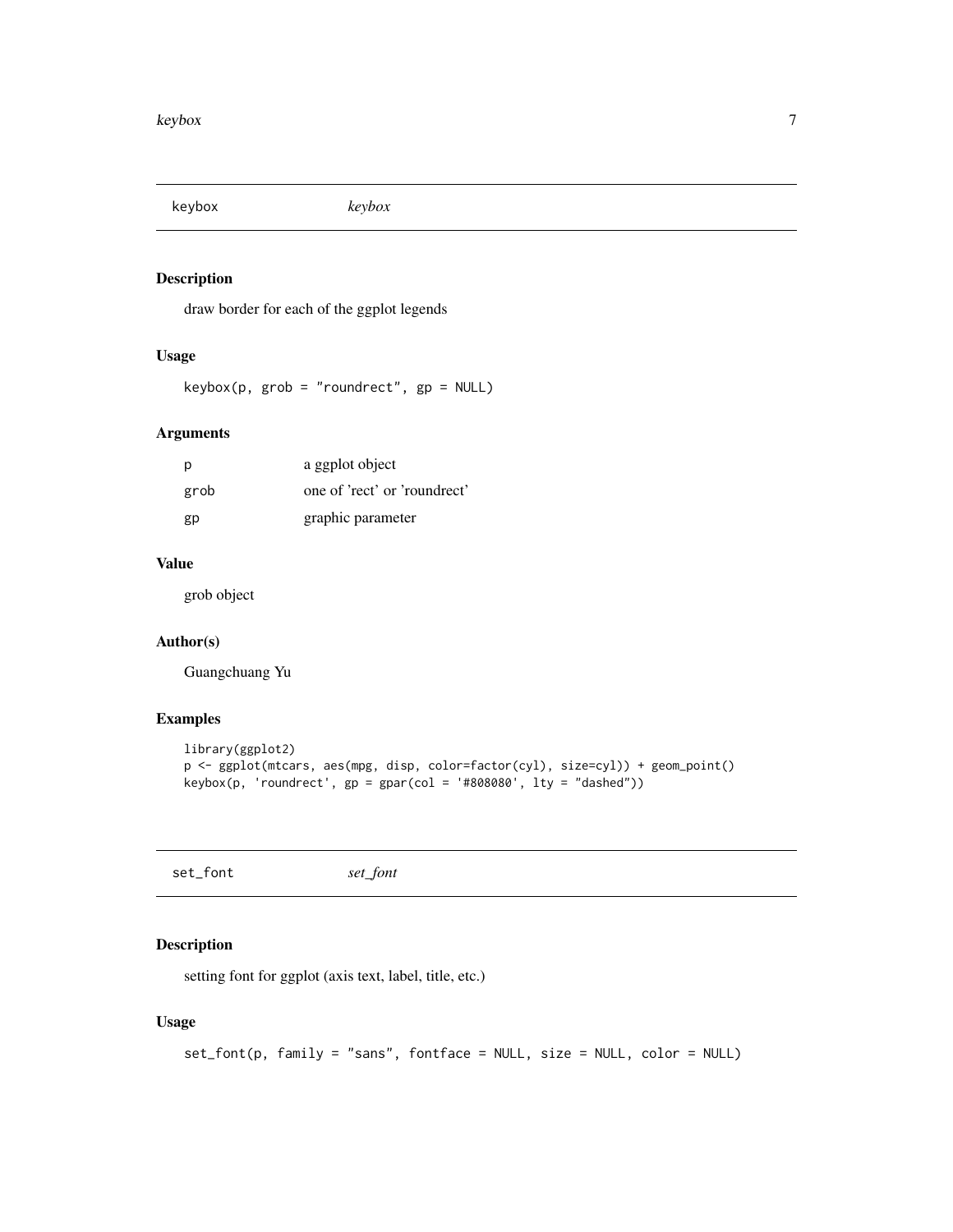# <span id="page-7-0"></span>Arguments

|          | ggplot object |
|----------|---------------|
| family   | font fammily  |
| fontface | font face     |
| size     | font size     |
| color    | font color    |

#### Value

TableGrob object

#### Author(s)

Guangchuang Yu

# Examples

```
library(grid)
library(ggplot2)
d <- data.frame(x=rnorm(10), y=rnorm(10), lab=LETTERS[1:10])
p <- ggplot(d, aes(x, y)) + geom_text(aes(label=lab), size=5)
set_font(p, family="Times", fontface="italic", color='firebrick')
```
theme\_nothing *theme\_nothing*

# Description

A theme that only show the plot panel

### Usage

theme\_nothing(base\_size =  $11$ , base\_family = "")

# Arguments

base\_size font size base\_family font family

# Value

ggplot2 theme

#### Author(s)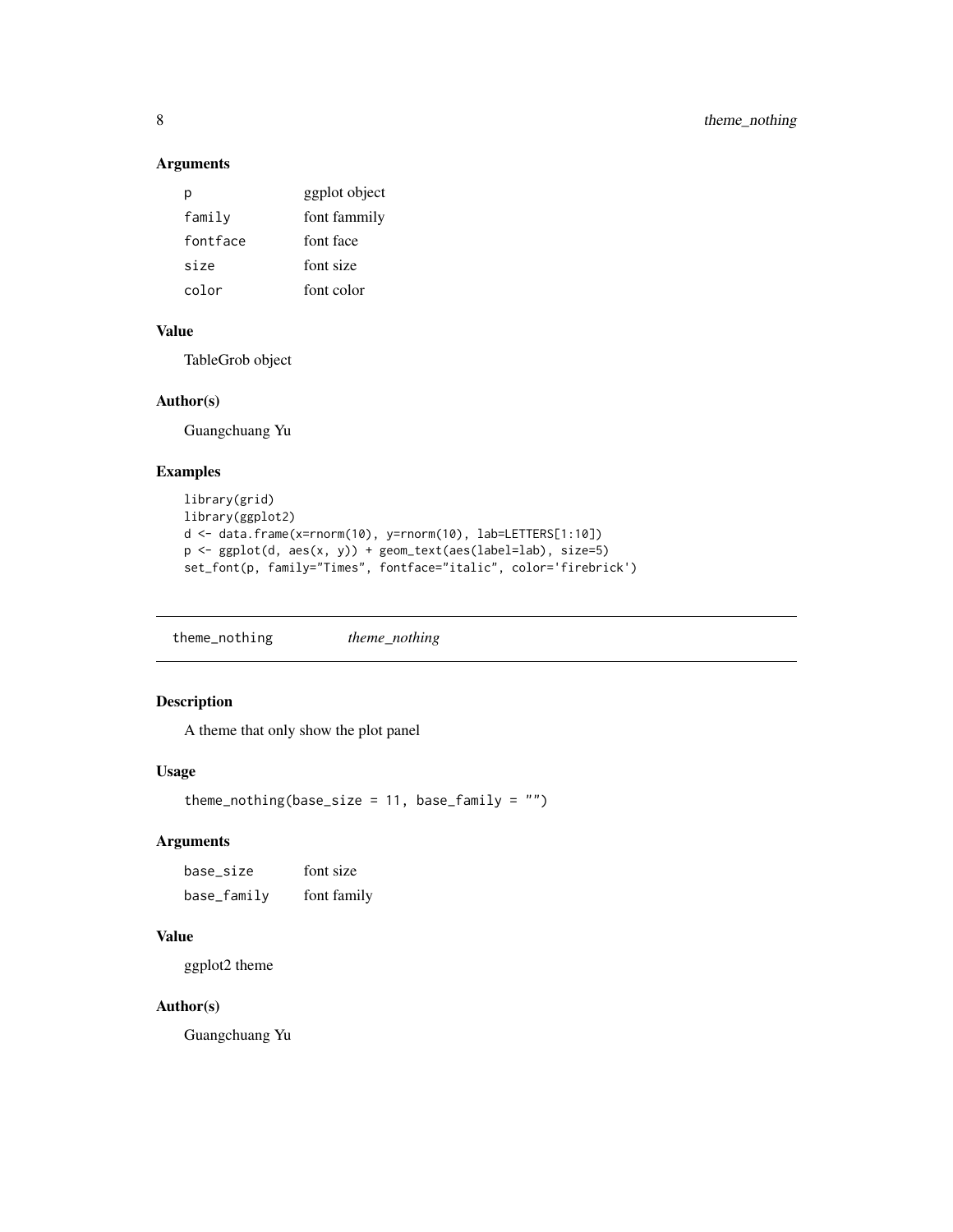<span id="page-8-0"></span>theme\_transparent *theme\_transparent*

# Description

transparent background theme

# Usage

```
theme_transparent(...)
```
#### Arguments

... additional parameter to tweak the theme

#### Value

ggplot object

# Author(s)

Guangchuang Yu with contributions from Hugo Gruson

yrange *plot range of a ggplot object*

# Description

extract x or y ranges of a ggplot

# Usage

```
yrange(gg, type = "limit", region = "panel")
xrange(gg, type = "limit", region = "panel")
ggrange(gg, var, type = "limit", region = "panel")
```
# Arguments

| gg     | a ggplot object                                                                                                                                                 |
|--------|-----------------------------------------------------------------------------------------------------------------------------------------------------------------|
| type   | one of 'limit' or 'range', if 'region $==$ "plot"', to extract plot limit or plot data                                                                          |
|        | range                                                                                                                                                           |
| region | one of 'panel' or 'plot' to indicate extracting range based on the plot panel (scale<br>expand will be counted) or plot data (scale expand will not be counted) |
| var    | either $'x'$ or $'y'$                                                                                                                                           |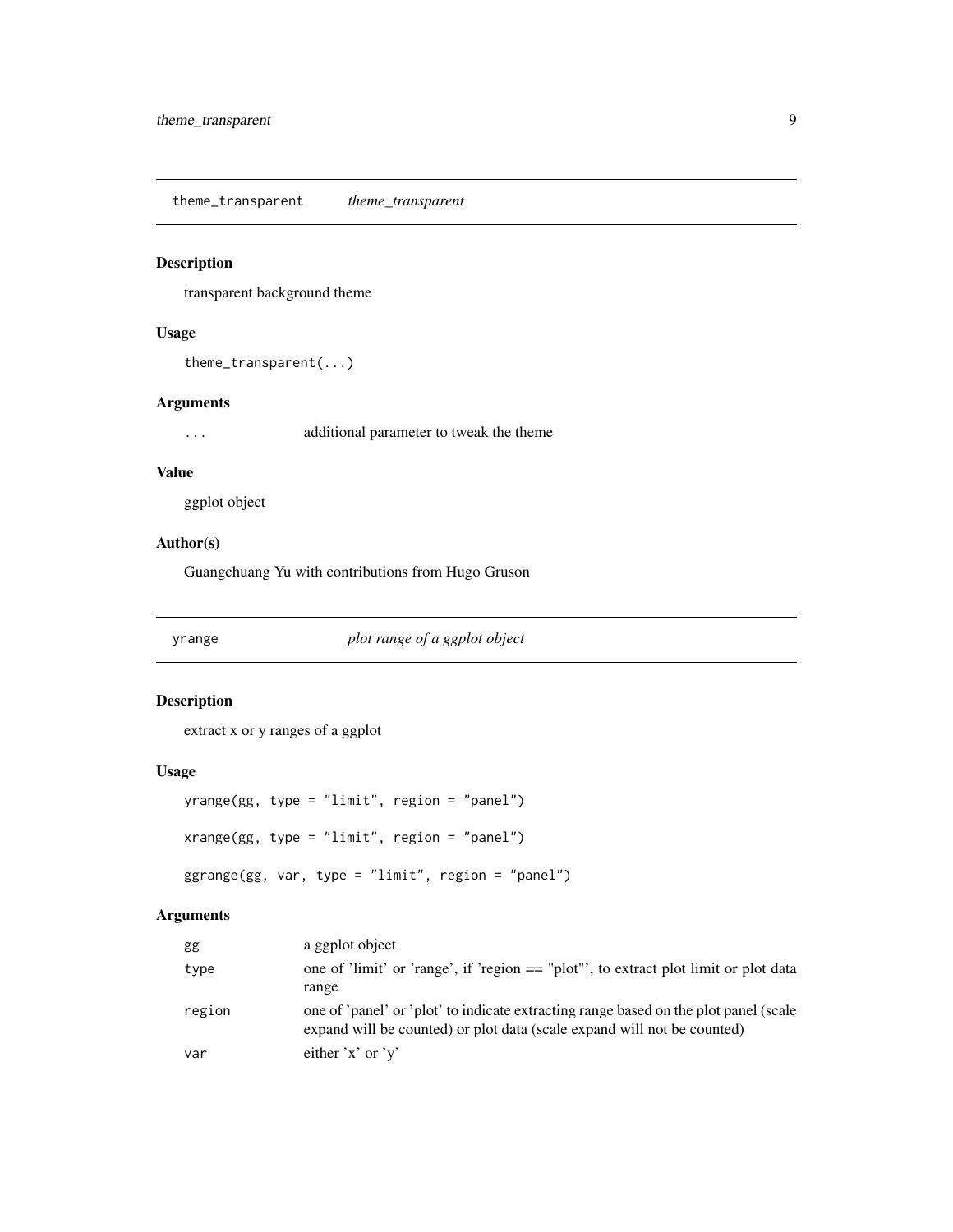10 yrange

# Value

range of selected axis

# Author(s)